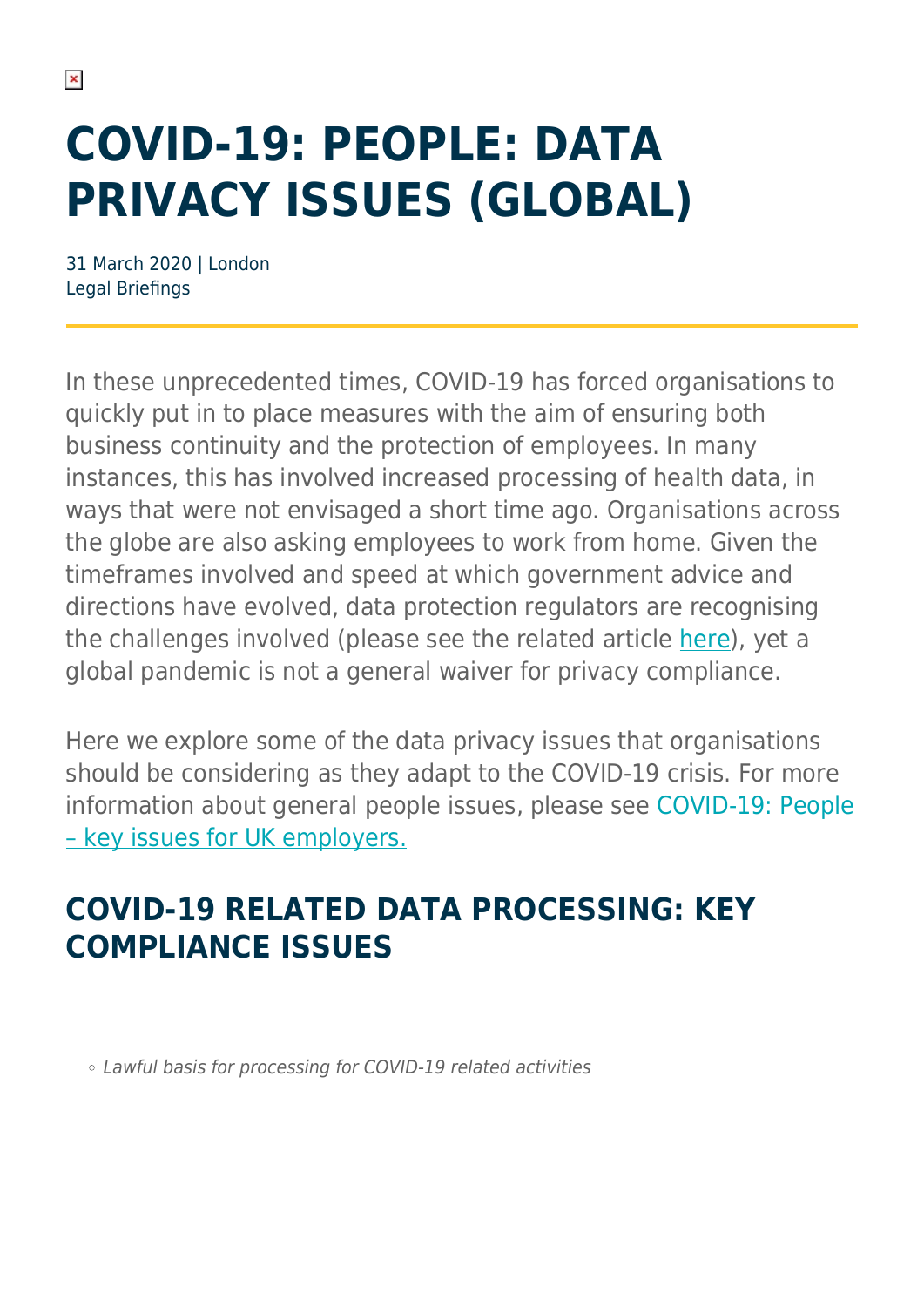For all COVID-19 related activities involving the processing of health data of, whether it be as a result of: (a) employees voluntarily informing employers that they have tested positive for, or are suspected to have, COVID-19; (b) employers proactively asking employees about their health; or (c) other preventative measures introduced by employers (e.g. body temperature scanning for access on to premises), a lawful basis for processing is required under both Article 6 and Article 9 of the GDPR.

**Article 6:** The Article 6 ground which many organisations are likely to seek to rely on will be the "legitimate interests" of the organisation or third parties (e.g. other employees), provided that a risk assessment is carried out to check that any risks to individuals' interests are proportionate. This should be documented in a legitimate interests assessment. It is, however, recognised that organisations are being required to respond rapidly to evolving guidance and it may not always be feasible to carry out such an assessment. Alternatively, an organisation may seek to rely on other lawful bases, such as:

- the processing is "necessary to perform the employment contract", if ensuring health and safety is a term of that agreement; or
- the processing is "necessary to comply with legal obligations", in relation to health and safety.

**Article 9:** As health data is considered 'special category data' under the GDPR, a lawful basis will also be required under Article 9 of the GDPR. It is likely that much of the processing will be necessary to carry out obligations in relation to employment law, insofar as it is authorised by Union or Member State law (Article 9(2)(b)). Other relevant grounds may also be "public health" and "preventative and occupational medicine", again in each case insofar as authorised by Union or Member State law (Articles 9(2)(h) and (i)). As you will note, this aspect of the GDPR is devolved to Member States, meaning that local privacy and employment laws will need to be reviewed to assess what specific measures may be permitted locally when processing health data.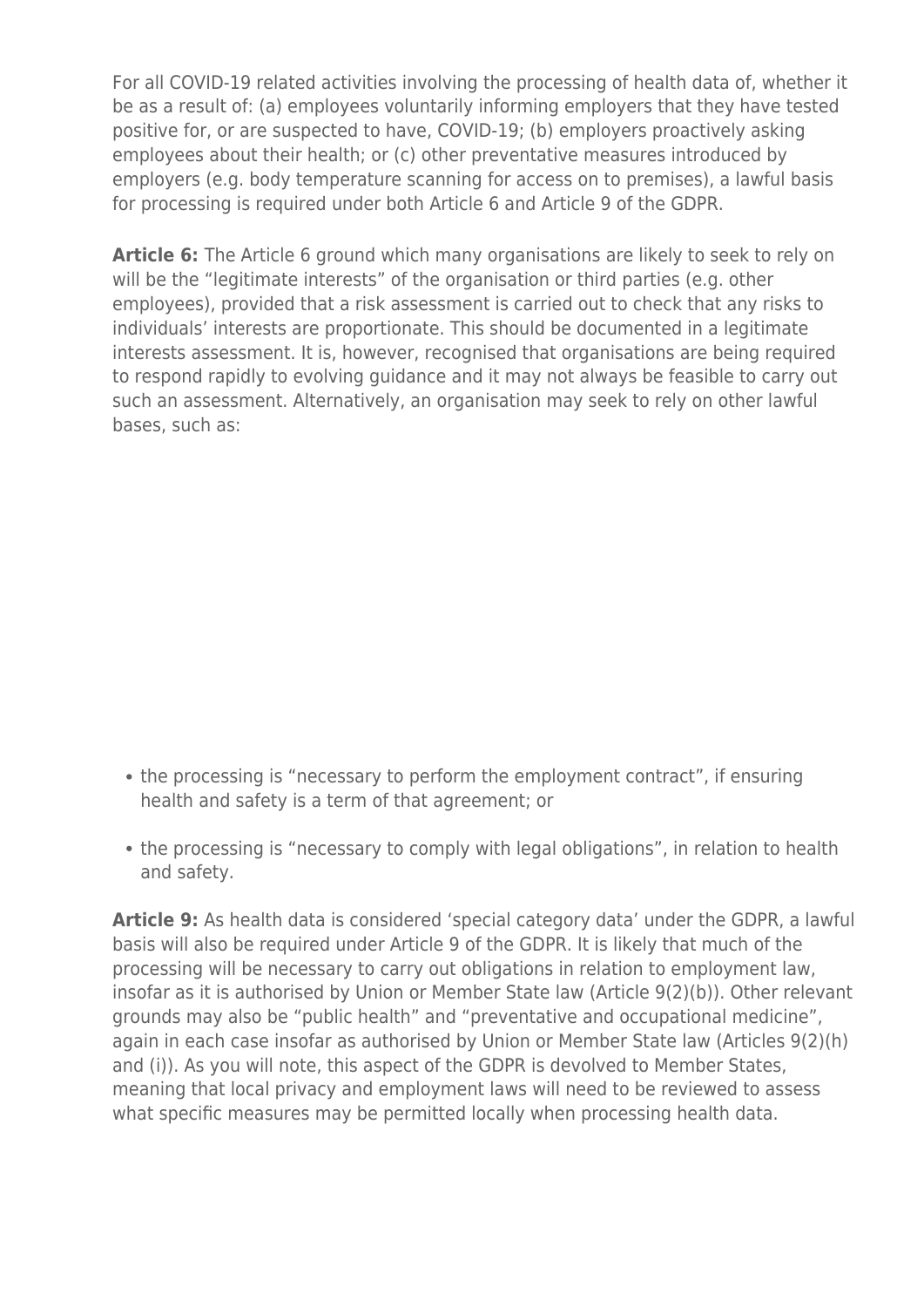In respect of the UK, the UK Data Protection Act 2018 provides for these conditions at Schedule 1, Part 1, but imposes additional safeguards. For example, if relying on the basis that processing is necessary to carry out obligations in relation to employment law, the organisation must have an "appropriate policy document" in place, which should:

- explain the organisation's procedures for securing compliance with the principles set out in Article 5 of the GDPR; and
- explain the organisation's policies as regards retention and erasure of personal data, giving an indication of how long such personal data is likely to be retained.
- Disclosing COVID-19 employee-related information

Where an employee has tested positive for COVID-19, an employer may wish to carry out 'contact tracing' amongst other employees, or alert other employees. However, unless it has the explicit and freely given consent of the employee who has tested positive, it should not be divulging the name of that employee to anyone else, although employers can still communicate that employees may have been exposed. The Information Commissioner's Office (ICO) has indicated that employers that inadvertently share too much information in a bid to protect employees' health will not be penalised, although the more cautious approach would not be to test this and to avoid disclosing the names of affected employees.

◦ Proportionality and other considerations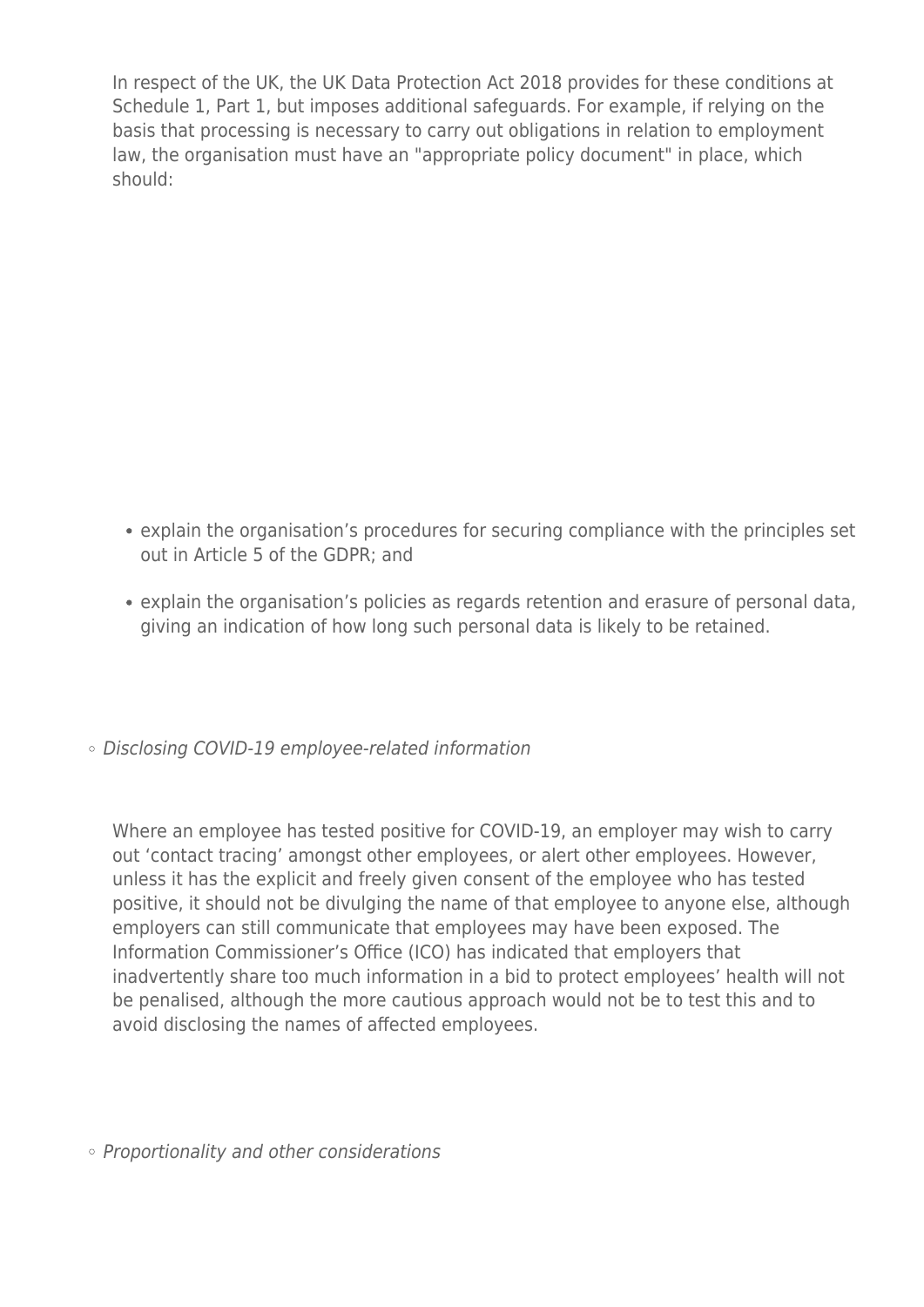The personal data that is processed should be limited to only what is necessary for the purpose of the response measure the organisation is implementing and making decisions as to action required. All other relevant GDPR principles and obligations will also need to be kept in mind and complied with - for example, data minimisation, the updating of Article 30 records, and appropriate retention periods.

## **COVID-19: REMOTE WORKING ISSUES**

It is not just the increased processing of health data that has raised data privacy issues. Many organisations are now asking their employees to work from home, some for the first time.

o Security risks

Organisations are still under an obligation pursuant to Article 32 of the GDPR to ensure that the personal data processed are subject to appropriate technical and security measures. This applies in a work from home scenario as much as in the office environment.

- **Use of personal devices:** Where employees have been asked to use their personal devices as part of remote working, this typically raises more issues as these will often lack the tools built in to business devices - such as strong antivirus software, customised firewalls, and automatic online backup tools. This increases the risk of malware finding its way onto devices and both personal and work-related information being compromised. Even for company-issued devices, organisations will want to consider how to manage updates where machines are not connecting to the company LAN.
- **Use of third party technologies:** As organisations are embracing the use of third party technologies to adapt to this new 'normal', we have seen the advent of apps to replace processes and functionality that are no longer readily accessible or available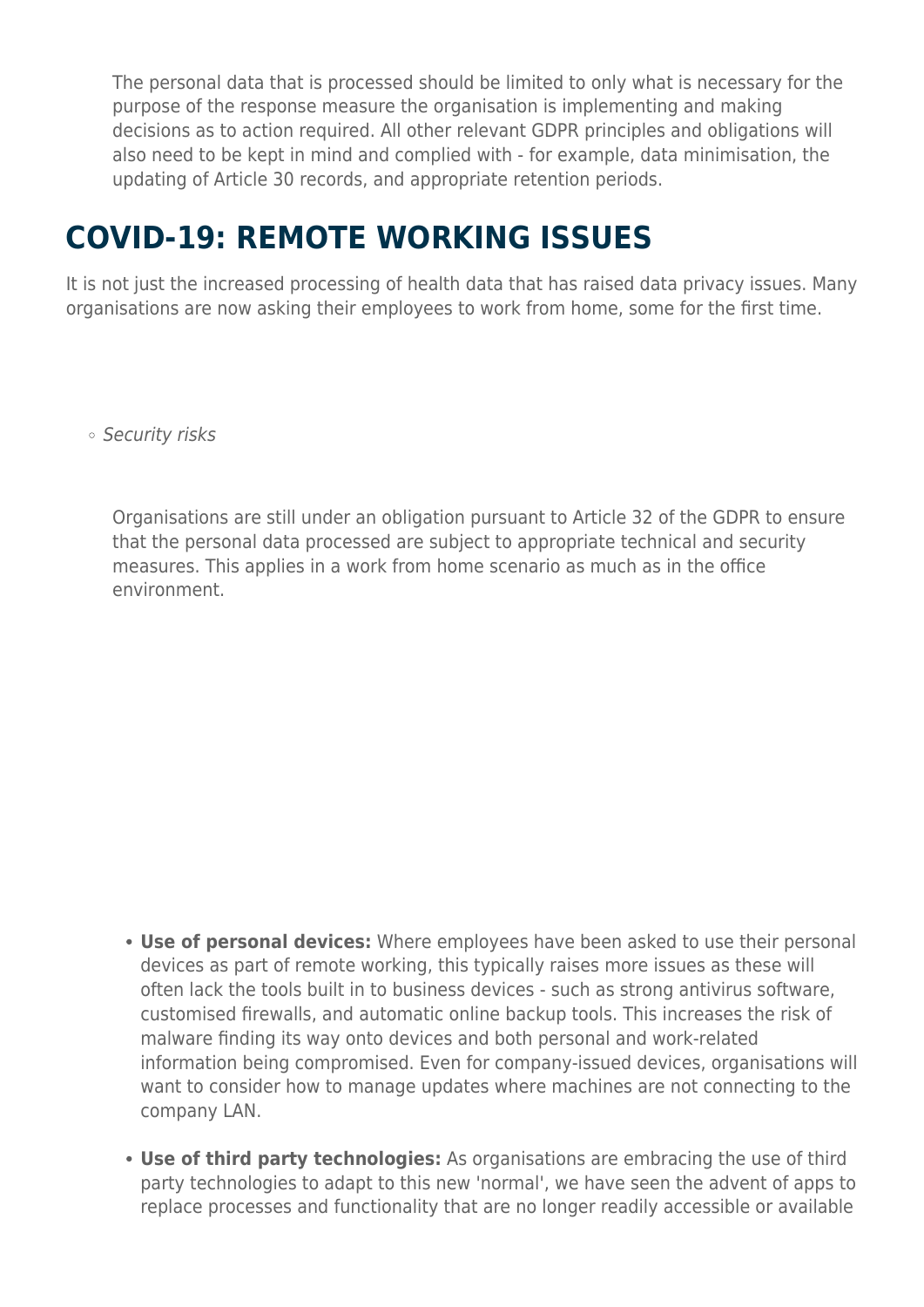to employees in a home environment – for example, videoconferencing apps, team communication apps, scanning apps etc. Questions are already being raised over the security of these apps, and the due diligence that organisations should take before permitting, or encouraging employee use, of these technologies. It may be that organisations only permit use of these technologies in limited circumstances. However, once again, given the speed of developments at the macro/governmental level, organisations are having to respond extremely quickly to a new set of security challenges.

- **BAU risks are magnified:** During this time, all the more 'traditional' risks are likely to be magnified. Employees are working at home, possibly having shifted larger than normal amounts of confidential documents from the office to home, may also be surrounded by others – whether it be flatmates, family or partners – and so this can pose a security threat. Devices should be locked when unattended, privacy screens used where possible, and phone calls or online meetings carried out somewhere they cannot be overhead, particularly if what is being discussed is business critical or sensitive information. It may also be tempting for employees to forward emails and documents containing personal data to a personal email address if working from home and having issues with company-provided devices or the remote network. However, strictly speaking, this could often amount to a personal data breach under the GDPR as an unauthorised disclosure of personal data (albeit likely not a notifiable one, depending upon the consequences of the employee doing so). As a result, communications with employees regarding use of technologies and devices etc is more vital than ever to ensure that individuals are not inadvertently opening up the organisation to additional risk.
- o Introduction of new technologies

As we look set to be working at home for the foreseeable future, organisations may seek to introduce new technology for a host of reasons, e.g. to facilitate home-working, to monitor employees etc, which would likely involve the processing of personal data. However, as is always the case when introducing new technology that involves the processing of personal data, organisations should consider whether a data protection impact assessment is required. In the context of employee monitoring in particular, this could present issues around impact on the individual where it involves monitoring an employee at home, on a personal device, or possibly even a shared device.

#### **COVID-19: DIRECT MARKETING**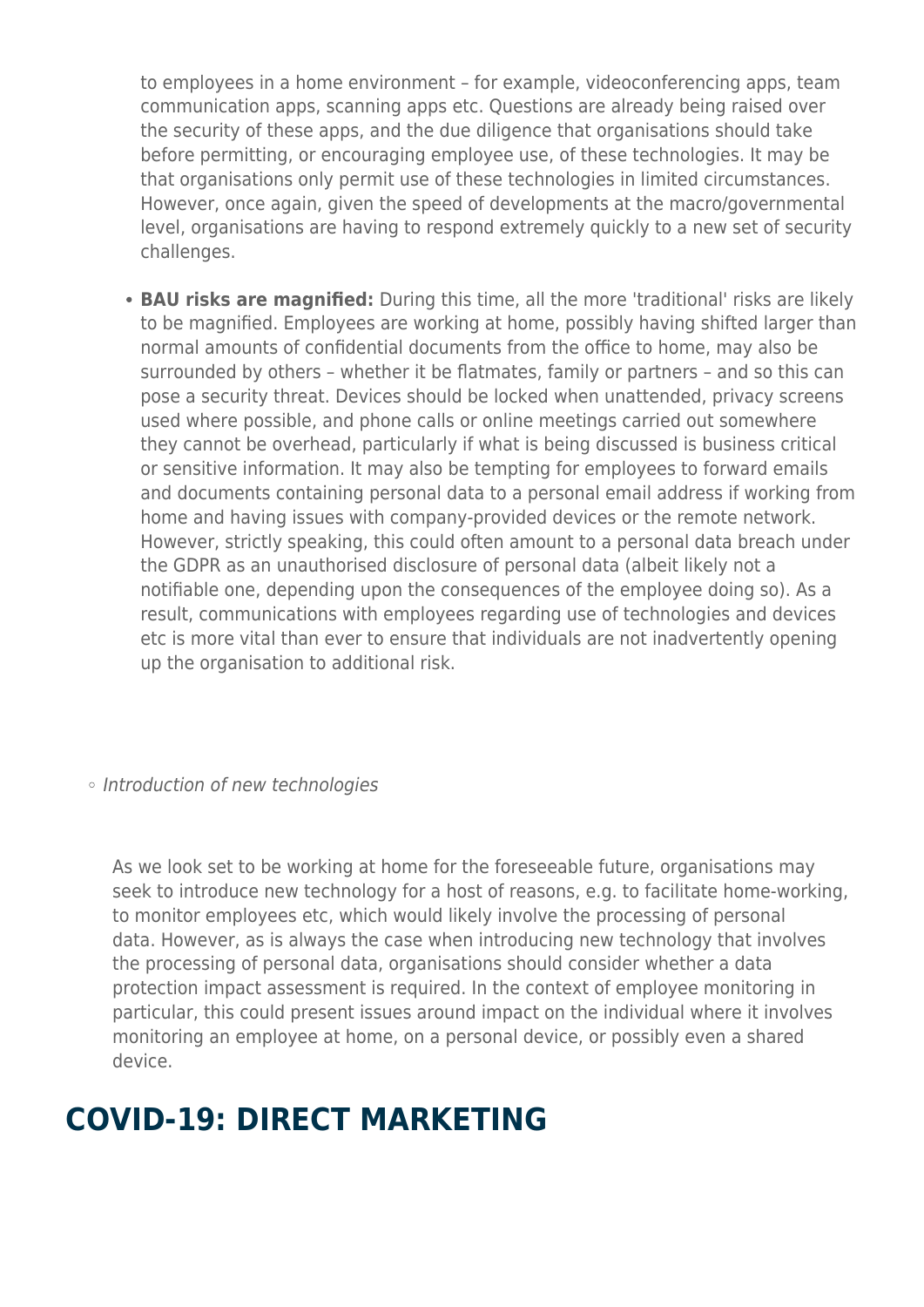Nothing has changed with respect to direct marketing rules and what organisations may or may not do, but just a reminder that businesses should be careful not to include marketing information in COVID-19-related communications that it is entitled to send to individuals, e.g. service communications. This could amount to a breach of the ePrivacy rules to the extent any of those individuals have opted-out of receiving direct marketing. Although the ICO has made it clear that public health messages sent by the government, NHS and healthcare professionals will not be considered to be 'direct marketing' for ePrivacy purposes, this should not be interpreted as meaning that all messages relating to the COVID-19 pandemic will fall outside of the ePrivacy rules.

# **KEY POINTS FOR ORGANISATIONS**

We recommend you take the following key steps when considering data privacy risks associated with COVID-19 processing activities and remote working:

- Ensure that measures implemented are consistent with current public health advice, to help inform what is proportionate.
- Carry out legitimate interests assessment or data protection impact assessments if required.
- Review employee use of unauthorised third party applications.
- Ensure that adequate IT security is in place to take into account remote working on a large scale and for a prolonged period.
- Update company policies on remote working if needed.
- Remind employees to be alert to security issues and of best practices and expectations to ensure secure working from home.
- Consider ad-hoc training for those roles that typically do not work from home.